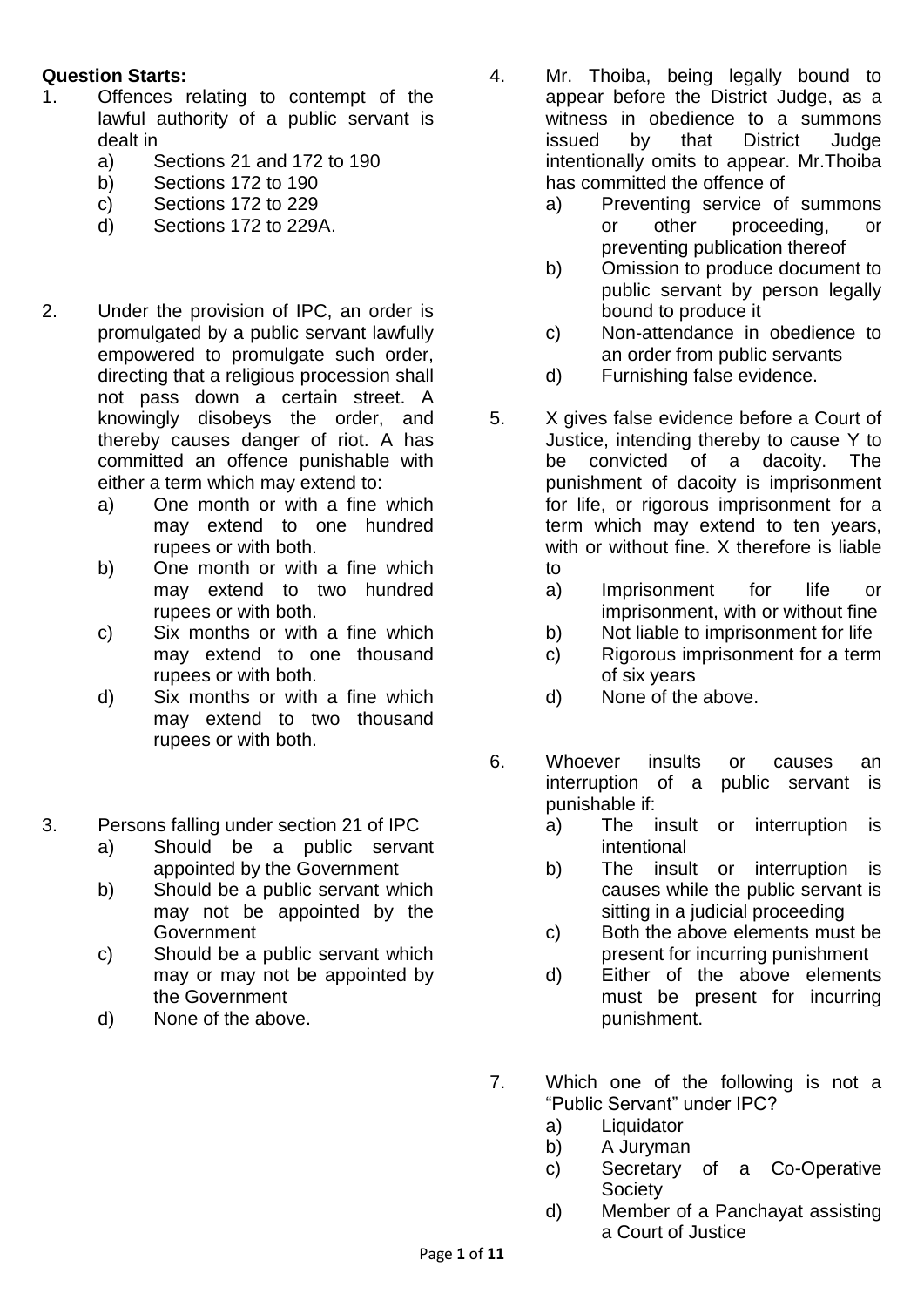- 8. Under the provision of IPC, fraudulent removal or concealment of property to prevent its seizure as forfeited or in execution shall be punished with
	- a) Imprisonment of either description for a term which may extend to five years, or with fine, or with both
	- b) Imprisonment of either description for a term which may extend to four years, or with fine, or with both
	- c) Imprisonment of either description for a term which may extend to three years, or with fine, or with both
	- d) Imprisonment of either description for a term which may extend to two years, or with fine, or with both.
- 9. The printing or publication of the judgement of any High Court or the Supreme Court:
	- a) Is not an offence
	- b) Is an offence
	- c) Is an offence unless permitted by the Court
	- d) Is an offence unless permitted by the parties.
- 10. Omission to assist a public servant is punishable:
	- a) when bound by law to give assistance
	- b) when humanity demands to give assistance
	- c) when morality demands to give assistance
	- d) None of the above.
- 11. Which of the following elements should be present for a person to be punished for harbouring offender:
	- a) The person knows that the person whom he is hearbouring is an offender
	- b) The person has reason to believe that the person whom he is harbouring is an offender
	- c) The person has intention to conceal the alleged offender from legal punishment
	- d) All the above elements should be present.
- 12. Under the CrPC, a bailable offence is one:
	- a) Which is shown as bailable under First Schedule of the CrPC
	- b) Which is shown as bailable under any other law for the time being in force
	- c) Which is not a non-bailable offence
	- d) All the above.
- 13. Classification of offences given in the Code of Criminal Procedure under
	- a) The First Schedule
	- b) The Second Schedule
	- c) Section 320
	- d) Section 482.
- 14. Under section 345 of CrPC, the court may sentence the offender to fine, and, in default of payment of fine,
	- a) To simple imprisonment for a term which may extend to one month
	- b) To simple imprisonment for a term which may extend to three months
	- c) To simple imprisonment for a term which may extend to six month
	- d) To simple imprisonment for a term which may extend to one month, unless such fine be paid sooner.
- 15. Complaint, as provided under section 2(d) of CrPC:
	- a) Can be in writing only
	- b) Can be oral
	- c) Either in writing or oral
	- d) Can be by gestures.
- 16.On receipt of a complaint within the meaning of section 2(d) of CrPC, the **Magistrate** 
	- a) Has the jurisdiction to conduct an inquiry himself
	- b) Has the jurisdiction to direct the police to investigate
	- c) Both (a) and (b)
	- d) Only (b) and not (a).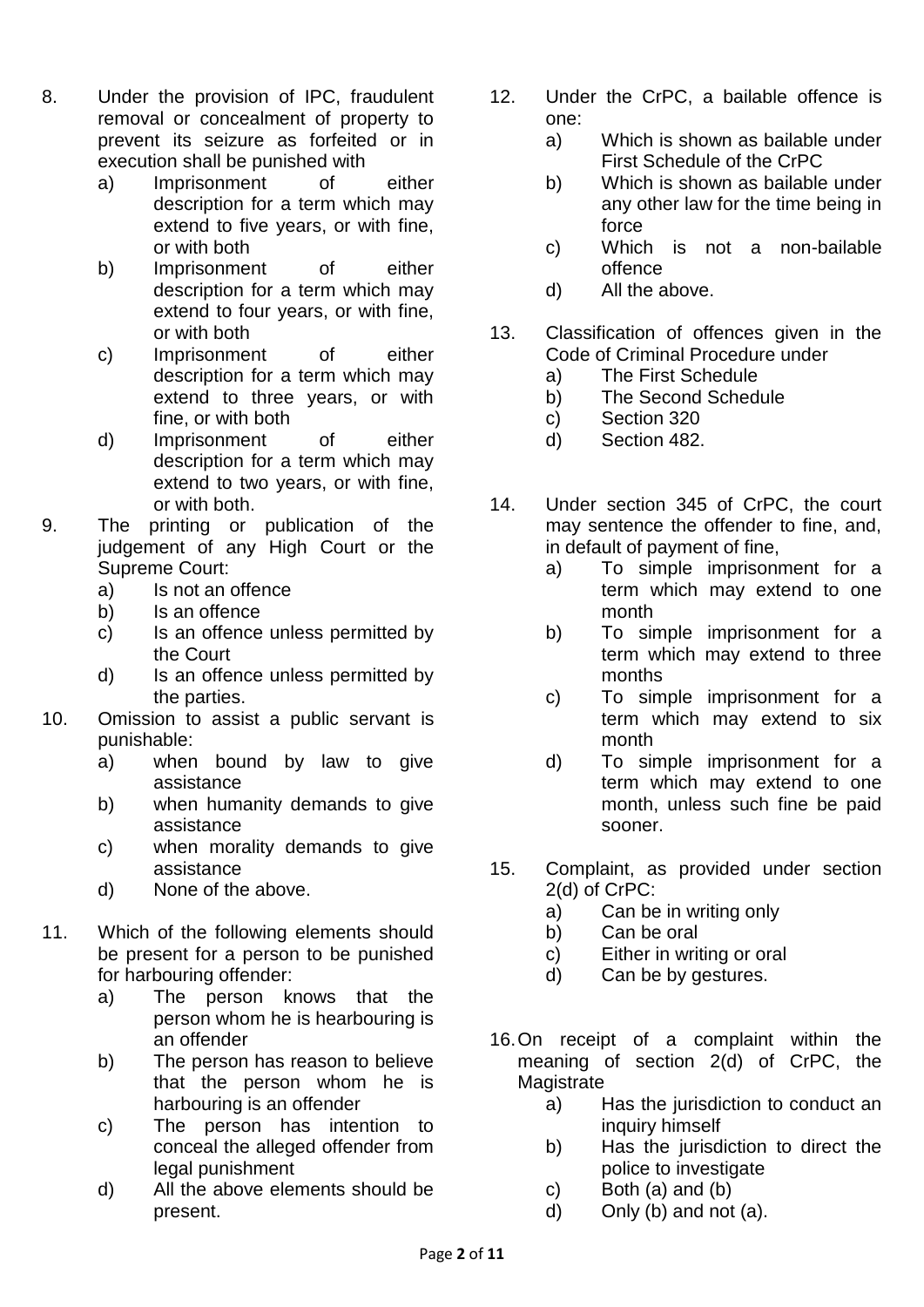- 17. The provisions of section 195 of CrPC are
	- a) Directory, being procedural
	- b) Discretionary, depending on the facts and circumstances of the case
	- c) Mandatory
	- d) Optional for the case.
- 18. A summon-case is a case relating to an offence and not being:
	- a) Police case
	- b) Warrant case
	- c) High profile case
	- d) Hit and run case.
- 19. Under section 195 of CrPC, a complaint can be filed by:
	- a) A public servant
	- b) A private individual
	- c) Police
	- d) Either (a) or (b) or (c).
- 20. Recording of pre-summoning evidence may be dispensed with under section 200 of CrPC
	- a) If the complaint is supported by the affidavit of the complainant
	- b) If the complaint is made in writing by a public servant in the discharge of his official duties
	- c) Both (a) and (b) are correct
	- d) None of the above.
- 21. Which chapter of the CrPC provides the provision of withdrawal of complaint?
	- a) Chapter X
	- b) Chapter XV
	- c) Chapter XX
	- d) Chapter XXV.
- 22. After a charge has been framed under Chapter XIX of the CrPC, if the magistrate finds the accused as not guilty, he may issue an order of:
	- a) Deferment
	- b) Call for more witnesses
	- c) Acquittal
	- **d)** Only Fine.
- 23. Consider the statement "issues arise when a material proposition of fact or law is affirmed by one party and denied by the other". The above statement is:
	- a) False
	- b) True
	- c) The material proposition has to be of fact only and not of law
	- d) The material proposition has to be of law only and not of fact
- 24. Which among the following statements is true about *res-judicata* under the CPC:
	- a) No court shall try any suit or issue in which the matter directly but not substantially in issue has been directly but not substantially in issue in a former suit between the same parties
	- b) No court shall try any suit or issue in which the matter substantially but not directly in issue has been substantially but not directly in issue in a former suit between the same parties
	- c) No court shall try any suit or issue in which the matter directly and substantially in issue has been directly and substantially in issue in a former suit between the same parties
	- d) No court shall try any suit or issue in which the matter directly and substantially in issue has been directly and substantially in issue in a former suit in which a party in the present suit is one of the parties in the former suit.
- 25. Documents which are not admitted in evidence under Order XIII, Rule 7 of CPC, shall
	- a) Form part of the record
	- b) Not form part of the record and shall be returned to the party in whose name the same stand
	- c) Not form part of the record and shall return to the person(s) producing them
	- d) Either (b) or (c).
- 26. As per section 27 of CPC, summons to the defendant is to be served on such date not beyond
	- a) 30 days from the date of passing the summons order
	- b) 60 days from the date of passing the summons order
	- c) 30 days from the date of institution of suits
	- d) 60 days from the date of institution of suits.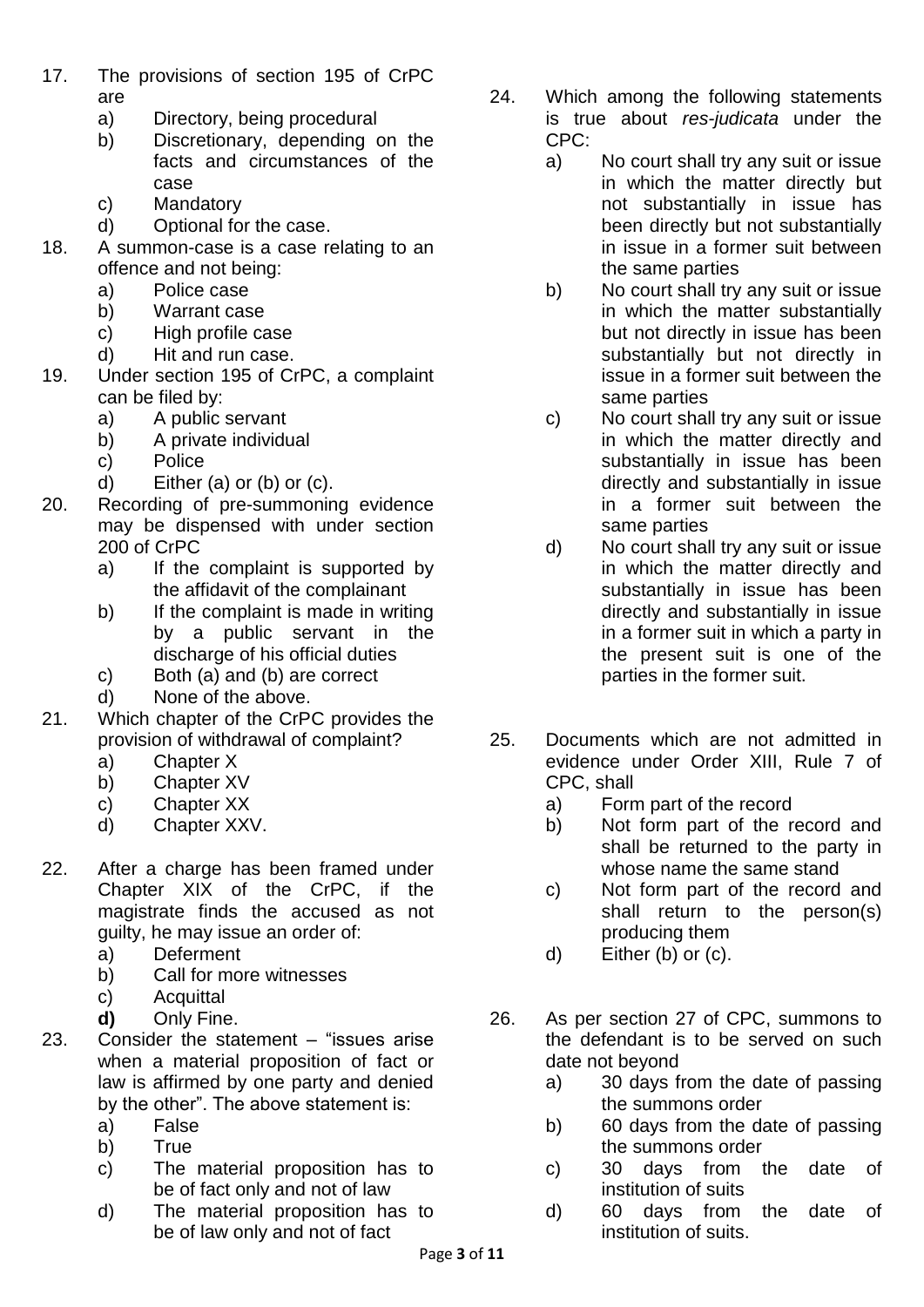- 27. Summons to the defendant under Order V, Rule 9(1) of CPC, can be delivered for the purposes of serving the same on the defendant, to a courier services as
	- a) Approved by the defendant
	- b) Approved by the court
	- c) Approved by the plaintiff
	- d) Either (a) or (b) or (c).
- 28. Order XVII, Rule 2 of CPC and Order XVII, Rule 3 of CPC relate to a situation where:
	- a) Either party fails to produce his evidence
	- b) Either party fails to cause the attendance of his witnesses
	- c) Either party fails to appear
	- d) All of the above.
- 29. Under section 75 of CPC, a commission can be issued
	- a) To make local investigation
	- b) To hold a scientific, technical or expert investigation
	- c) To perform any ministerial act
	- d) All the above.
- 30. The number of adjournments that can be granted under Order XVII, Rule 1 of CPC, is:
	- a) One if no sufficient cause is shown
	- b) Two if no sufficient cause is shown
	- c) Three if sufficient cause is shown
	- d) Four if sufficient cause is shown.
- 31. *Dasti* summons for serving on the defendant(s) can be given to the plaintiff by virtue of
	- a) Order V, Rule 9 of CPC
	- b) Order V, Rule 9A of CPC
	- c) Order V, Rule 7 of CPC
	- d) Order V, Rule 6 of CPC.
- 32. Purposes for which the court can issue a commission have been enumerated in
	- a) Section 70
	- b) Section 75
	- c) Section 80
	- d) Section 85.
- 33. Which of the following suits or other proceedings may not be entertained by a Revenue Court under the CPC:
	- a) Those relating to rent
	- b) Those relating to revenue
	- c) Those relating to profits of agricultural land
	- d) Those relating to land Tax
- 34. There shall not be any presumption of dowry death of a woman, if it is shown that such woman was:
	- a) subjected to cruelty in connection with any demand for dowry
	- b) subjected to harassment in connection with any demand for dowry
	- c) subjected to both cruelty and harassment in connection with any demand for dowry
	- d) subjected to cruelty or harassment in connection with the marriage
- 35. The doctrine of *estoppel* is a:
	- a) Rule of evidence
	- b) Substantive law
	- c) Rule of equity
	- d) Law of pleadings.
- 36. Burden of proof under section 101 of the Indian Evidence Act, 1872,
	- a) Never shifts
	- b) May shift
	- c) Goes on shifting as the trial proceeds
	- d) Both (b) and (c) are correct.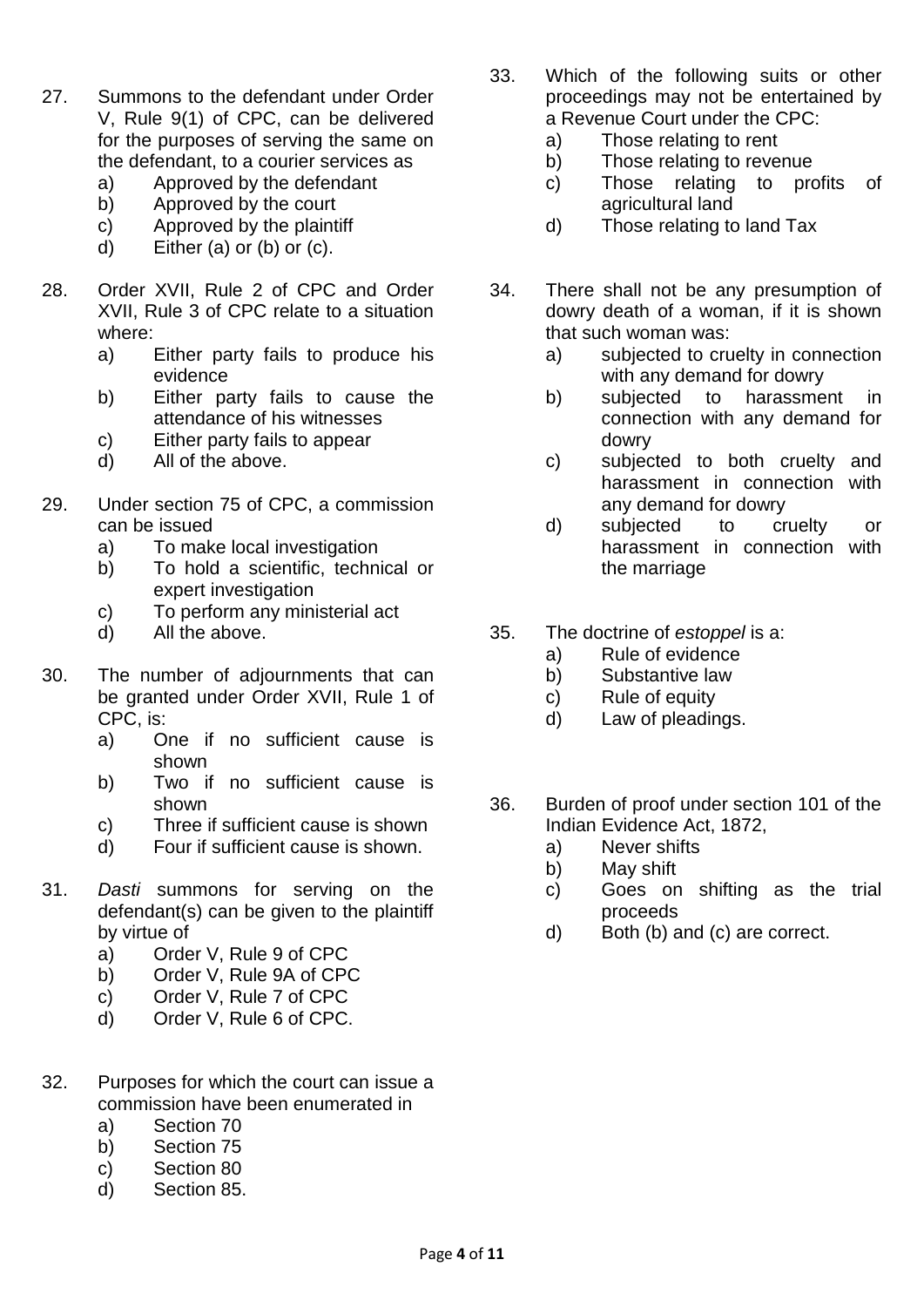- 37. Which of the following is true as to the standard of proof in criminal and civil proceedings:
	- a) In criminal proceedings the standard is beyond reasonable doubt and also in civil proceedings
	- b) In criminal proceedings the standard is beyond reasonable doubt while in civil proceedings it is 'upon the balance of probabilities'
	- c) In criminal proceedings the standard is 'upon the balance of probabilities' while in civil proceedings it is 'beyond reasonable doubt'
	- d) In criminal and civil proceedings both it is 'upon the balance of probabilities.
- 38. Under the Indian Evidence Act, 1872, the word 'evidence' is defined in:
	- a) Section 1
	- b) Section 2
	- c) Section 3
	- d) Section 4.
- 39. In which of the following, there is no *estoppels*?
	- a) On a point of law
	- b) Against a statute
	- c) Attestation of a deed
	- d) All of the above.
- 40. X, an accused in a murder case, alleges that by grave and sudden provocation, he was deprived of power of self control. The burden of proving that X was deprived of power of self control by the grave and sudden provocation, is:
	- a) On X since he makes the said assertion
	- b) On X since he loses the power of self control
	- c) Not on X since grave and sudden provocation is not proved
	- d) Not on X since deprivation of power of self control is not proved.
- 41. The deciding factor under section 112 of the Evidence Act is:
	- a) The date of conception of the child
	- b) The date of birth or conception depending on the facts and circumstances
	- c) The date of death of the child
	- d) The date of birth of the child.
- 42. *Estoppel* operates in case of a tenant:
	- a) During the continuance of tenancy
	- b) Who remain in possession after the termination of tenancy by notice to quit
	- c) Only (a) and not (b)
	- d) Both (a) and (b).
- 43. An accomplice is:
	- a) Not a competent witness against an accused
	- b) A competent witness against an accused
	- c) Cannot be a competent witness against an accused
	- d) None of the above.
- 44. If a court has taken judicial notice of a fact, that fact:
	- a) Needs to be proved as true at trial
	- b) Needs to be proved as true at the initial stage
	- c) Needs to be proved if the opposite party controverts
	- d) Needs not be proved.
- **45.** If a power to issue a notification, order or rule is conferred by a Central Act or Regulation, the expressions used in the said notification, order or rule shall have the same meaning as in the Act or Regulation, provided:
	- a) The notification, order or rule is made after the commencement of the Constitution
	- b) There is no repugnancy in the subject or context
	- c) Both (a) and (b) should be satisfied
	- d) Either (a) or (b) should be satisfied.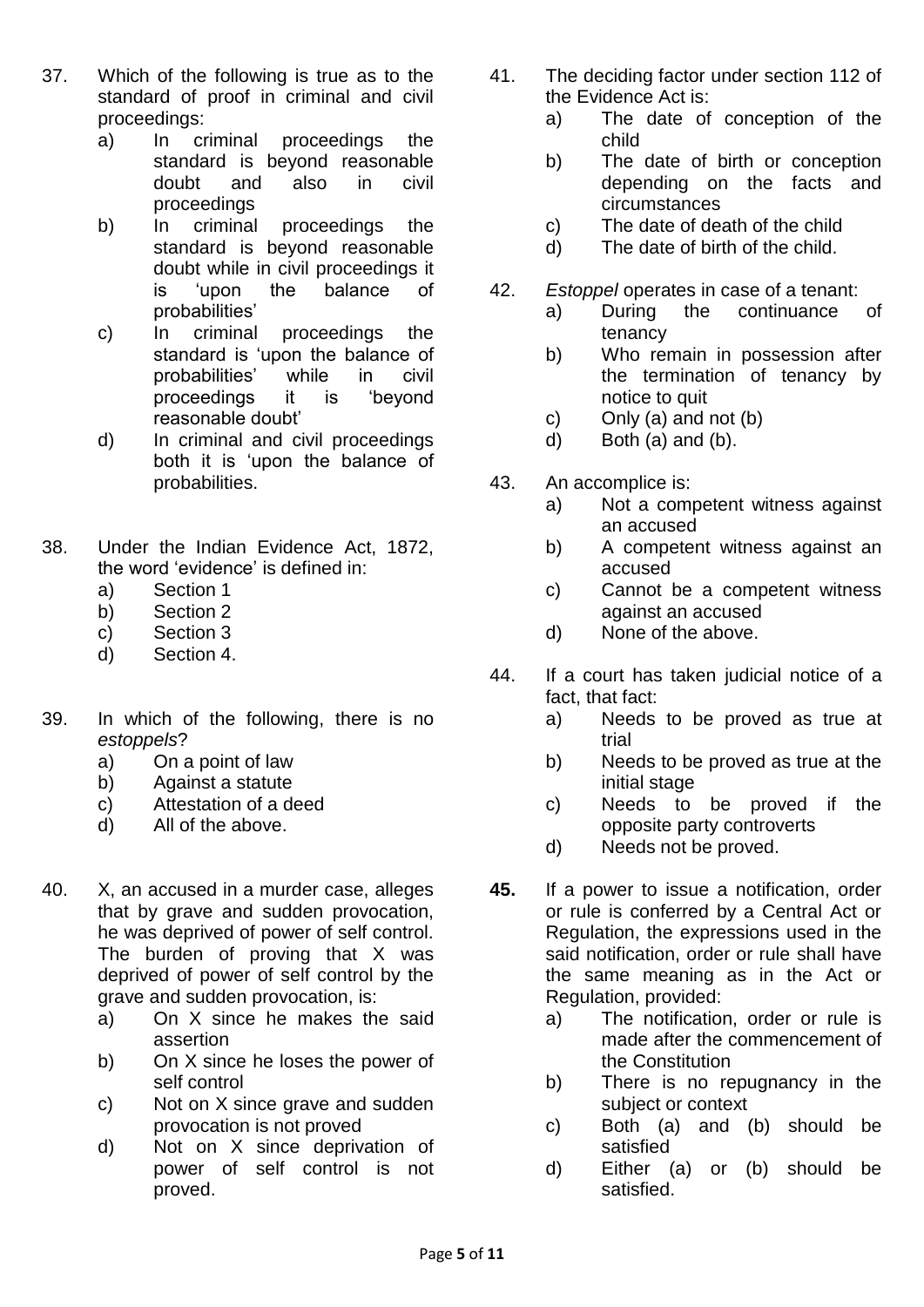- **46.** Under the provision of the General Clauses Act, 1897, "Official Gazette" shall mean
	- a) The Gazette of India
	- b) The Official Gazette of a State
	- c) Only (a) is true
	- d) Both (a) and (b) are true.
- **47.** "Central Act" under the General Clauses Act, 1897, does not include:
	- a) An Act of the Dominion **Legislature**
	- b) An Act of the Indian Legislature before the commencement of the **Constitution**
	- c) An Act made before the commencement of the Constitution by the Governor General acting in a legislative capacity
	- d) An Act made before the commencement of the Constitution by the Governor General acting in an executive capacity
- **48.** In respect of 'effect of repeal', the repeal shall not
	- a) Revive anything not in force or existing at the time at which the repeal takes effect
	- b) Affect any penalty , forfeiture or punishment incurred in respect of any offence committed against any enactment so repealed
	- c) Both (a) and (b) are correct
	- d) Neither (a) nor (b) are correct.
- **49.** Section 13A of the General Clauses Act, 1897, was inserted in
	- a) 1948
	- b) 1921
	- c) 1928
	- d) 1916.
- **50.** Section 19 of the General Clauses Act, 1897, applies to all Central Regulations made on or after:
	- a) The third day of January, 1868
	- b) The fourteenth day of January, 1868
	- c) The third day of January, 1887
	- d) The fourteenth day of January, 1887.
- **51.** Under the provision of the General Clauses Act, 1897, "notification published in Official Gazette" means
	- a) A formal announcement
	- b) Notification published in accordance with relevant facts
	- c) Notification published by the authority of law
	- d) None of the above.
- **52.** The term "year" under the General Clauses Act, 1897, means:
	- a) A year reckoned to the Roman calendar
	- b) A year reckoned to the British calendar
	- c) A year reckoned to the Lunar calendar
	- d) A year reckoned to the Hindu calendar
- **53.**Provision as to offences punishable under two or more enactments are provided under the General Clauses Act, 1897:
	- a) In Section 22
	- b) In Section 24
	- c) In Section 26
	- d) In Section 28.
- **54.**"Public nuisance" under the General Clauses Act, 1897, shall mean a public nuisance as defined in
	- a) Criminal Procedure Code, 1973
	- b) Indian Penal Code, 1860
	- c) Tort Law
	- d) Indian Contract Act, 1872.
- **55.** A "financial year" under the General Clauses Act, 1897, shall mean the year commencing on:
	- a) The first day of January
	- b) The first day of April
	- c) The day decided in the State Cabinet
	- d) None of the above.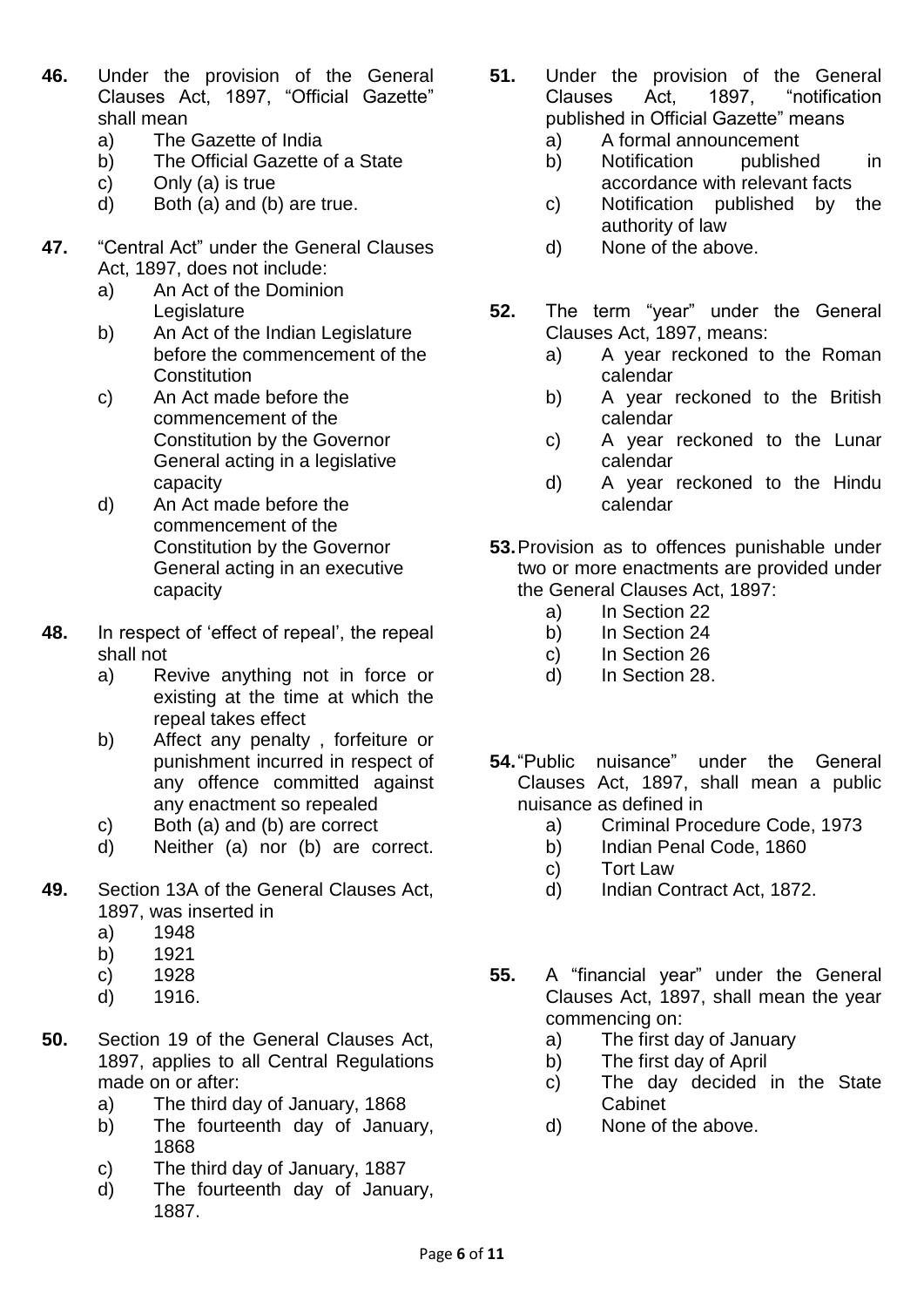- 56. A state legislature may make a law:
	- a) Imposing on goods imported from other states any tax to which similar goods manufactured or produced in that state are subject
	- b) Imposing reasonable restrictions in public interest
	- c) Both (a) and (b) are correct
	- d) Both (a) and (b) are incorrect.
- 57. Consider the following statements and choose the correct option:
	- a) Amount of annual taxes on professions, trades, callings and employments payable by a person to the State or to any one municipality, district board, local board or other local authority in the State was two thousand to the maximum, till 2015.
	- b) The power of the Legislature of a State to make laws as with respect to taxes on professions, trades, callings and employments is equivalent to that of the power of Parliament.
	- c) Both A and B are correct
	- d) Both A and B are incorrect.
- 58. Consider the following statements and choose the correct option:
	- a) Goods and Services tax on supplies in the course of inter-State trade or commerce shall be levied and collected by the Government of India and such tax shall be apportioned between the Union and the States in the manner as may be provided by Parliament by law, in consultation with state(s) concerned, on the recommendations of the Goods and Services Tax Council.
	- b) The definition of "inter-State" under Article 269-A, inserted after the Constitutional Amendment Act of 2017 popularly known as GST Act, covers the Union Territory of Delhi, formally known as the National Capital Territory of Delhi.
	- c) Tax levied under Article 269-A confines to "supplies" of goods only.
	- d) All the above.
- 59. Consider the following statements and choose the correct option:
	- a) A rule banning movement of forest produced goods within the state between 10 p.m. and sunrise can held to be void under Art. 301.
	- b) The expression of the word "trade" under Art. 301 cannot be confined to the movement of goods but extends to transactions linked with merchandise or flow of goods, the promotion of buying and selling, advances, borrowings, discounting bills and mercantile documents, banking and other forums of supply of funds.
	- c) Both (a) and (b) are correct
	- d) Both (a) and (b) are incorrect.
- 60. Consider the following statements and choose the correct option:
	- a) Parliament's power to impose restrictions upon Art 302 upon freedom of commerce in the public interest is not subject to the requirement of reasonableness, the power of the States to impose restrictions on the freedom of commerce in the public interest under Art. 304 are subject to the condition that they are reasonable.
	- b) Article 302 does not speak of reasonable restrictions yet it is evident that the restrictions contemplated by it must bear a reasonable nexus with the need to serve public interest.
	- c) Both (a) and (b) are correct
	- d) Both (a) and (b) are incorrect.
- 61. Trade, commerce and intercourse throughout the territory of India shall be:
	- a) Restricted
	- b) Free
	- c) Conditional
	- d) All the above.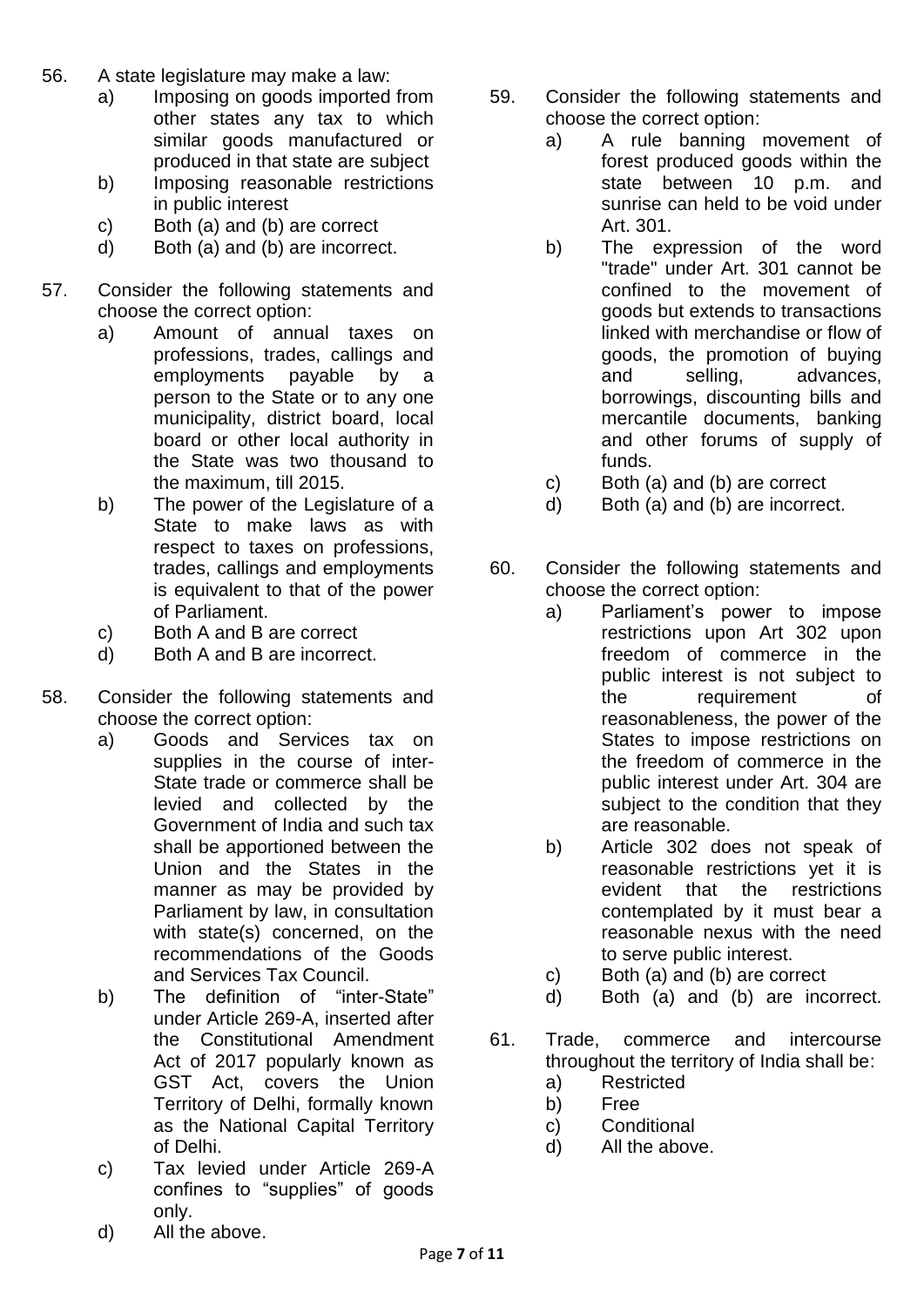- 62. The freedom of trade, commerce and intercourse throughout the territory of India as provided under Article 301 of Indian Constitution is:
	- a) Subject to the other provisions of the Indian Constitution
	- b) Subject to the provisions of Part 1 of the Indian Constitution
	- c) Subject to the provisions of Part 13 of the Indian Constitution
	- d) Absolute
- 63. The freedom of trade, commerce and intercourse throughout the territory of India provided in Article 301 of Indian Constitution is a:
	- a) Fundamental right
	- b) Justiciable right
	- c) Commercial right
	- d) Transferable right.
- 64. The expression "taxes on the consignment of goods" shall mean taxes on the consignment of goods where such consignment takes place
	- a) In the course of inter-State trade or commerce
	- b) In the course of intra-State trade or commerce
	- c) In the course of both inter-State as well as intra-State trade or commerce
	- d) None of the above.
- 65. Article 19(1)(g) confers a fundamental right and can be claimed by citizens, while Article 301 confers
	- a) Only statutory right and can be claimed by citizens
	- b) Only statutory right and can be claimed by anyone
	- c) A fundamental right and thus can be claimed by anyone
	- d) A fundamental right and thus can be claimed by citizens only
- 66. The conditions imposed by Article 304 upon the power of the State Legislature to impose restrictions on freedom of trade and commerce etc. would be attracted only if it is first held that the State Law offends:
	- a) Article 301 only
	- b) Article 303 only
	- c) Both Articles 301 and 303
	- d) All the above
- 67. Taxes on the sale or purchase of goods and taxes on the consignment of goods shall be levied and collected by:
	- a) The Central Government and assigned to the states on or after 1st day of April, 1950
	- b) The Central Government and assigned to the states on or after 1<sup>st</sup> day of April, 1996
	- c) The State Government itself on or after 1st day of April, 1996
	- d) The Central Government but not assigned to any state.
- 68. An agency can be terminated or revoked by the Principal by:
	- a) The agent himself renouncing the business of agency
	- b) Completion of the business of agency
	- c) Death of either Principal or Agent
	- d) All the above.
- 69. 'A' directs 'B', his agent, to buy a certain house for him. B tells A that it cannot be bought, and buys the house for himself. Here,
	- a) 'A' can compel his agent 'B' to sell it to 'A" for the same price
	- b) 'A' can compel his agent 'B' to sell it to 'A' but not for the same price
	- c) 'A' cannot compel his agent 'B' to sell it to 'A' for the same price
	- d) None of the above.
- 70. Under which of the following ways agency may be created?
	- a) By operation of law
	- b) By implied agreement
	- c) By ratification
	- d) All of the above.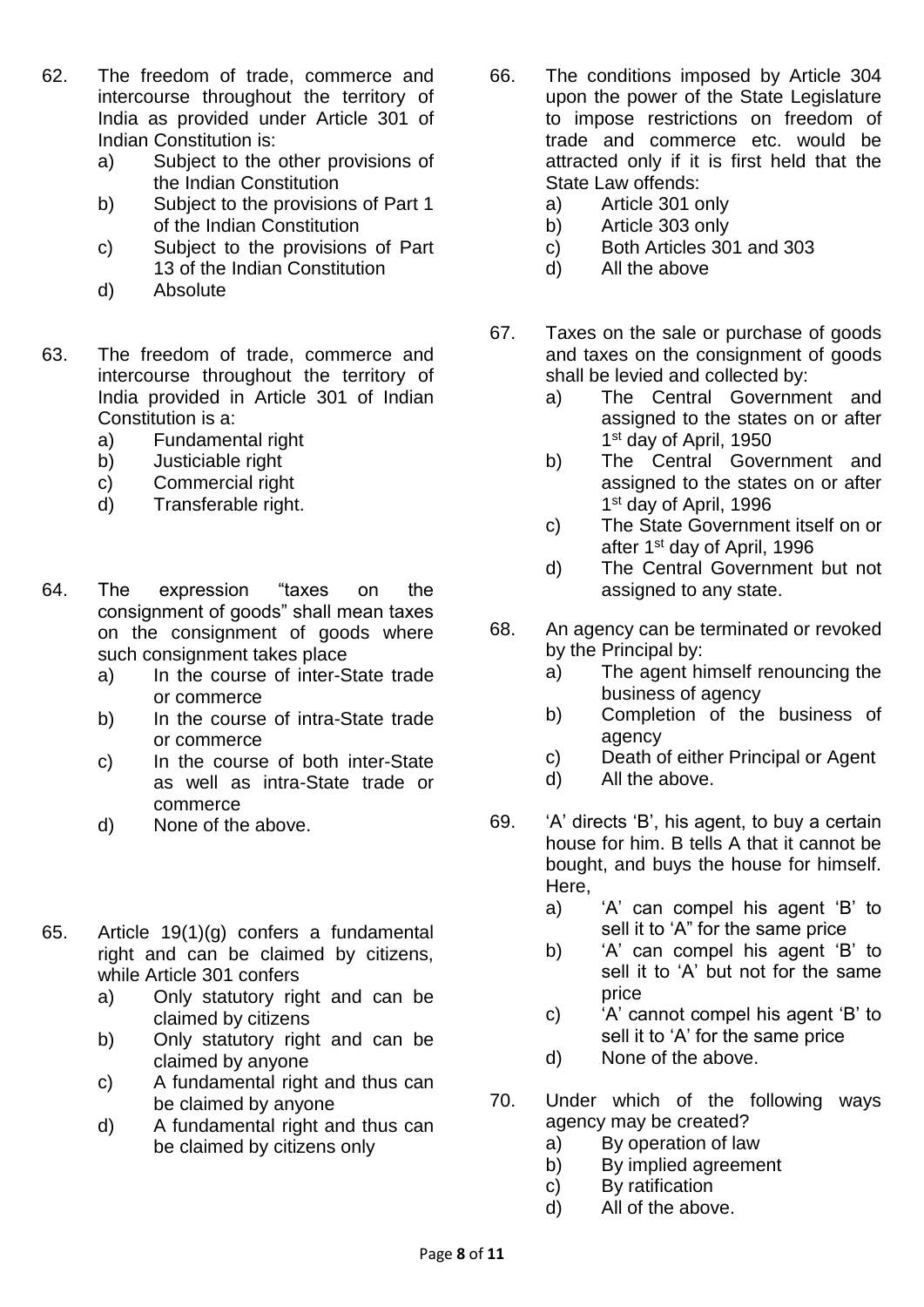- 71. The Principal can revoke the authority of his agent:
	- a) At any time
	- b) At any time before the authority has been exercised to bind the Principal
	- c) At any time after the authority has been exercised to bind the Principal
	- d) At any time when the court orders
- 72. Under the provision of section 187 of Indian Contract Act, 1872, A was the shop owner. B managed the shop. B regularly placed orders with C on A's name, and A used to pay them. This practice ran for months. Later, B purchased certain goods from C and absconded from the city. Here in this illustration, A was
	- a) Liable
	- b) Not liable
	- c) May be liable
	- d) None of the above.
- 73. An advocate, who is engaged to attend to a work in court may delegate it to another advocate. This is an example related to which section of the Indian Contract Act, 1872?
	- a) Section 183
	- b) Section 189
	- c) Section 190
	- d) Section 194.
- 74. When an agent does more than what he is authorized to do and the excess act is separable, then:
	- a) The Principal is bound by all the acts of the agent
	- b) The Principal is bound only the contracted act of the agent
	- c) The Principal is bound only for the excess act of the agent
	- d) The Principal is not bound at all for any act of the agent.
- 75. Under the provision of the Indian Contract Act, 1872, if the auctioneer is an agent:
	- a) He can sue the purchaser indirectly
	- b) He cannot sue the purchaser indirectly
	- c) He cannot sue the purchaser directly
	- d) He can sue the purchaser directly.
- 76. The authority of an "agent" may be:
	- a) Express
	- b) Implied
	- c) Either (a) or (b)
	- d) Neither (a) nor (b)
- 77. If a Sub-agent is responsible to the agent, then a Substituted-agent is responsible to the
	- a) Agent
	- b) Principal
	- c) Sub-agent
	- d) All of the above.
- 78. Which section of the Indian Contract Act, 1872, imposes on agent, the duty not to deal on his own account and make secret profit?
	- a) Section 195
	- b) Section 185
	- c) Section 205
	- d) Section 215.
- 79. The word 'Property' in the Sale of Goods Act, 1930 means:
	- a) Seller or transferor
	- b) Goods or subject-matter
	- c) Buyer or purchaser
	- d) Ownership or title.
- 80. The term "goods" in the Sale of Goods Act, 1930, means / includes:
	- a) Specific goods only
	- b) Ascertained goods only
	- c) Ownership
	- d) Growing crops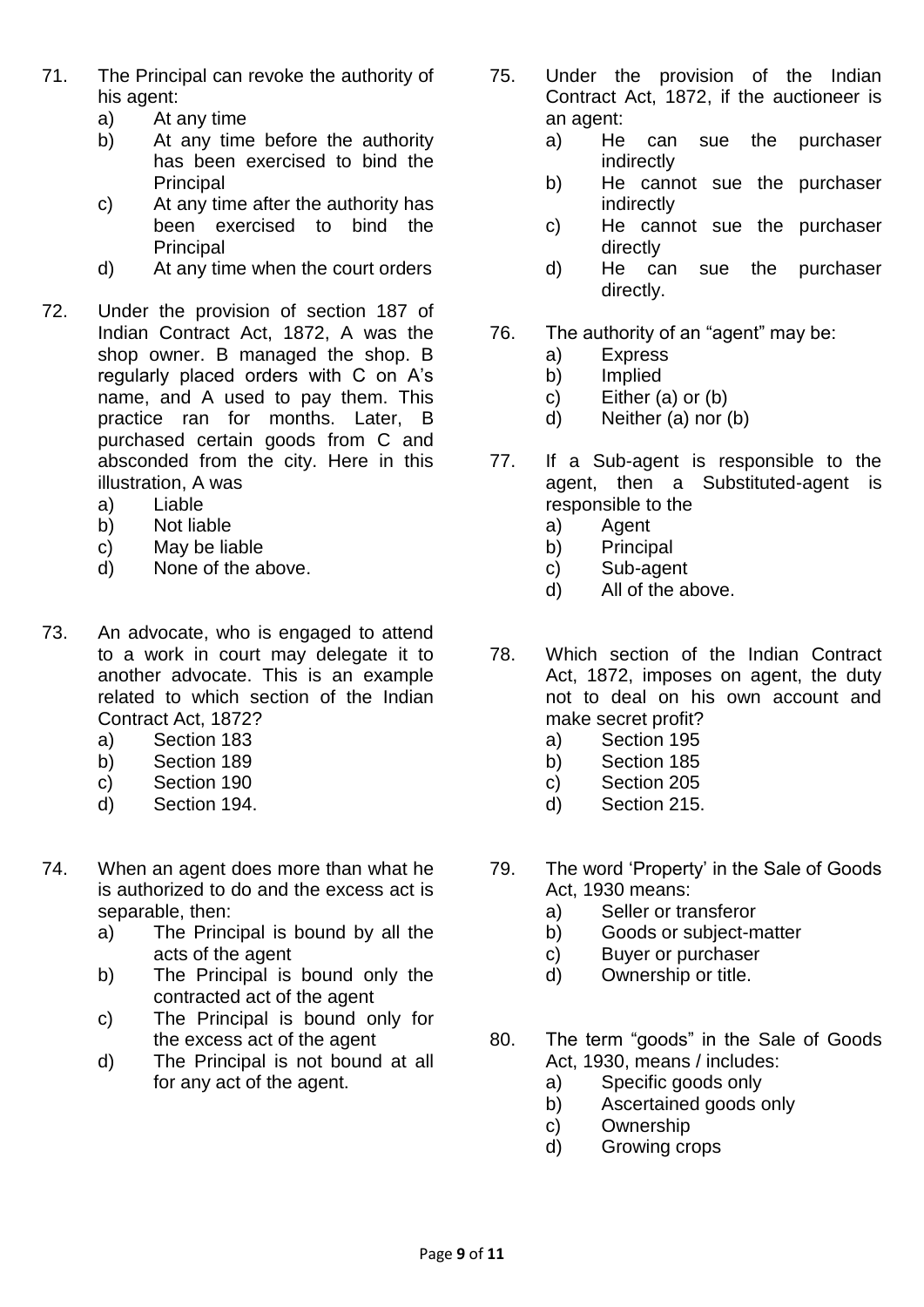- 81. The distinction between sale and agreements to sell determines:
	- a) Price of the contract
	- b) Nature of goods in the contract
	- c) Nature of property in the contract
	- d) Rights and liabilities of the parties to the contract.
- 82. In an agreement to sell, the property in goods is transferred:
	- a) In future
	- b) At present
	- c) Both (a) and (b)
	- d) Neither (a) nor (b)
- 83. A contract for sale of goods to be delivered at a future date shall:
	- a) Be invalid if the seller does not have the goods in present possession
	- b) Be invalid if the seller has not contracted for the purchase of those goods
	- c) Be invalid if the seller only expects or hopes to acquire
	- d) Not be invalid if the seller has not got the goods in present possession or has contracted for the purchase of the same nor has any expectation of getting them.
- 84. The Sale of Goods Act, 1930, in its operation is:
	- a) Prospective
	- b) Retrospective
	- c) Prospective in certain respects and retrospective in certain other respects
	- d) None of the above
- 85. The circumstances under which breach of condition can be treated as breach of warranty have been enumerated in the Sale of Goods Act, 1930, under:
	- a) Section 23
	- b) Section 18
	- c) Section 16
	- d) Section 13.
- 86. Which of the following are instances of constructive delivery of goods under a contract of sale of goods?
	- a) A seller of goods after sale, holding the goods as buyer's bailee
	- b) A buyer already in possession of goods, after, holding the same on his own account
	- c) Goods in third party's hand and such third party attorns to the buyer
	- d) All of the above.
- 87. A sale of goods by person in possession of goods under a voidable contract, can pass a valid title to the buyer, as provided under:
	- a) Section 39 of the Sale of Goods Act, 1930
	- b) Section 29 of the Sale of Goods Act, 1930
	- c) Section 30 of the Sale of Goods Act, 1930
	- d) Section 31 of the Sale of Goods Act, 1930
- 88. The right to sue a carrier lies:
	- a) With the seller who delivers the goods
	- b) With the buyer to whom the goods have been delivered
	- c) With the party in whom the property in goods vests
	- d) Only the buyer and not the seller irrespective of in whom the property in goods vests.
- 89. By an agreement between the parties:
	- a) Risk cannot be separated from ownership
	- b) Risk can be separated from ownership in particular
	- c) Neither (a) nor (b)
	- d) Only (a) and not (b)
- 90. An illegal partnership
	- a) Can sue
	- b) Can be sued
	- c) Cannot be sued
	- d) Can sue and be sued